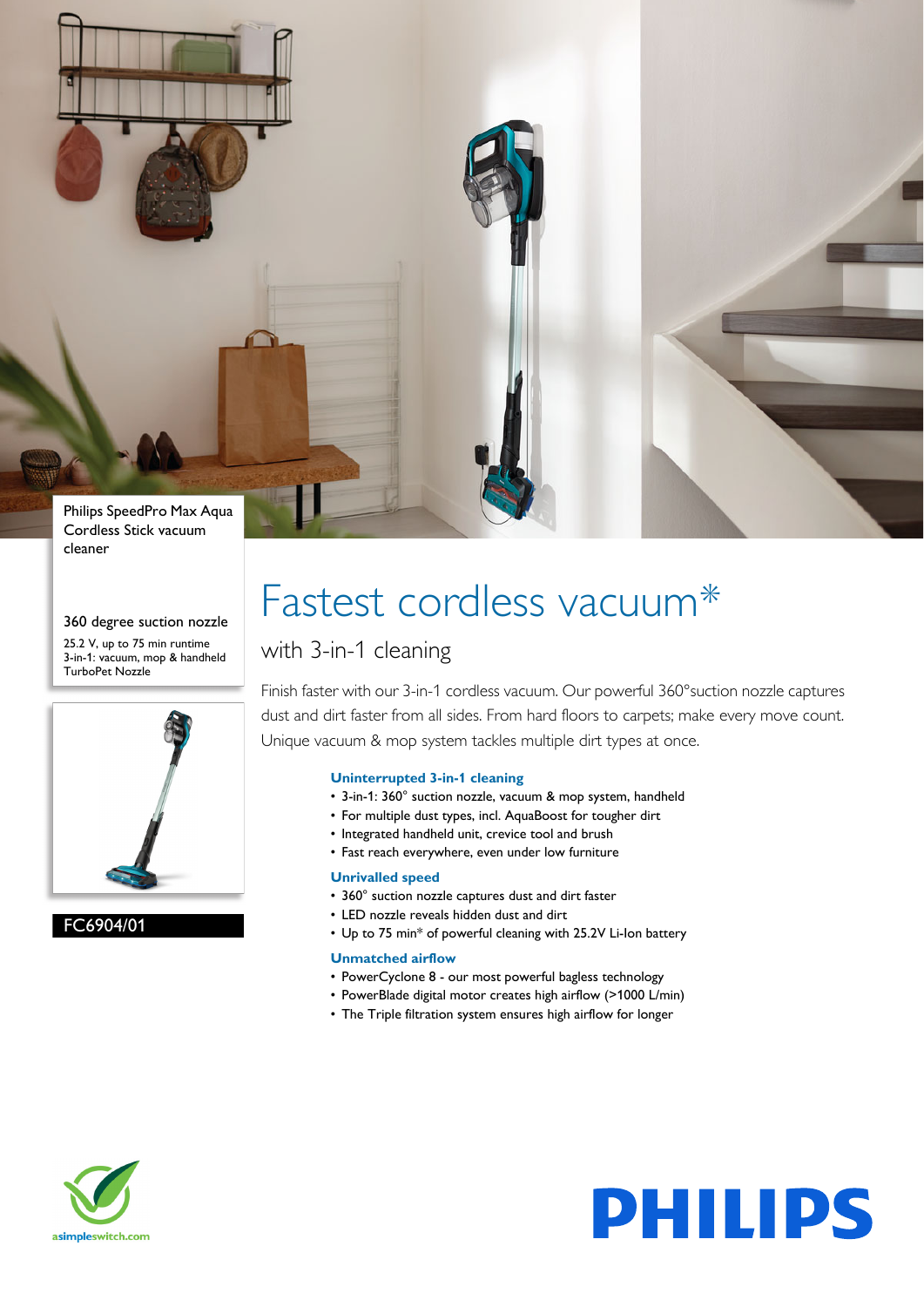## **Highlights**

#### **360° suction nozzle**



360° suction nozzle captures dust and dirt faster

#### **Up to 75 minutes runtime**



High performance 25.2 V lithium ion batteries provide up to 75 minutes Eco runtime, 35 min in normal mode and 25 min in Turbo mode before you recharge.

#### **PowerBlade digital motor**



PowerBlade is a digital motor engineered for unmatched, high airflow (>1000 L/min) that produces 360° suction at the nozzle. Register at Philips.com within 3 months of purchase and enjoy a free 5-year motor warranty!

#### **Vacuum and Mop system**



The unique vacuum and mop system controls the water release to maintain optimal wetness for all hard floors throughout the cleaning. The microfiber pads can be washed by hand or in washing machine.

#### **Fast reach everywhere**



SpeedPro Max is flexible and easy to maneuver. The dust bucket is on top, which allows for a lower angle and even goes fully flat on the floor to reach under low furniture.

#### **PowerCyclone 8 technology**



PowerCyclone 8 technology - our best bagless vacuum cleaning technology now in a cordless stick, to keep stronger suction for longer.

#### **Integrated accessories**



Accessories are simple to use with one click. The detachable handheld unit makes SpeedPro Max two devices in one. The brush attachment is integrated into tube so it's always at hand.

#### **LED nozzle**



Dust, fluff, hair and crumbs are easy to spot and eliminated with LED lights in the SpeedPro Max nozzle. LED nozzle reveals even the hidden dirt.



#### **Philips Green Logo**

Philips Green Products can reduce costs, energy consumption and CO2 emissions. How? They offer a significant environmental improvement in one or more of the Philips Green Focal Areas – Energy efficiency, Packaging, Hazardous substances, Weight, Recycling and disposal and Lifetime reliability.